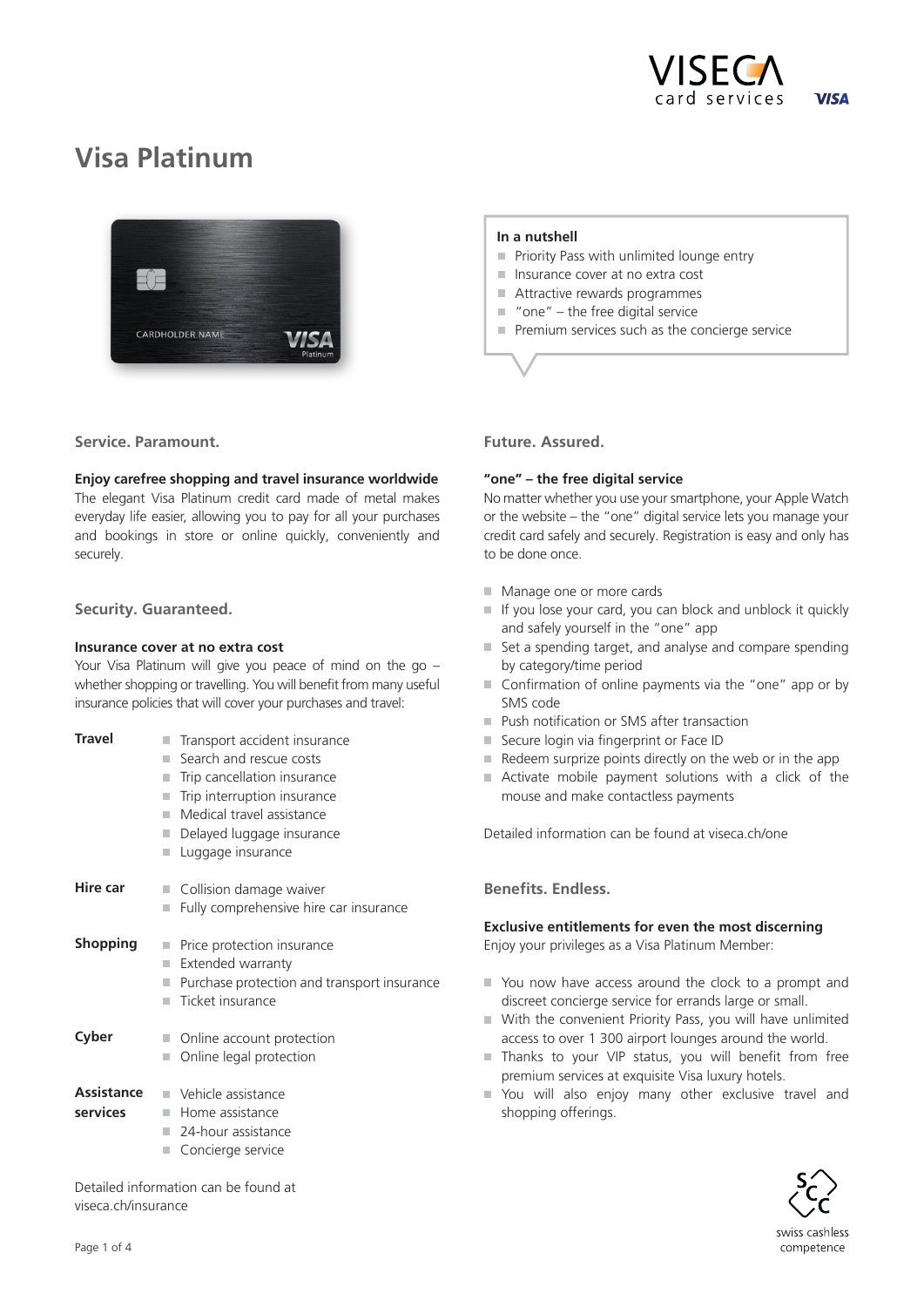

**Flexibility. Worldwide.**

#### **Attractive payment options**



#### **Financially flexible**

Thanks to the option granted to you to pay by instalments\*, you will have financial flexibility when you need it, enabling you to also pay your monthly credit card bill in convenient instalments.

\* This requires an additionally agreed instalment option with a credit limit. The granting of credit is prohibited if it may lead to overindebtedness.



#### **Additional cards**

You can order up to four additional cards with your Visa Platinum credit card, either for yourself, your spouse or partner, or someone else close to you. It's easy and free of charge.



#### **Contactless payment**

Wherever you see the contactless symbol, you can make contactless payments with your credit card, easily and securely. For small purchases you don't even have to enter your PIN.



#### **Mobile payment**

It's quick, convenient and secure to pay with Apple Pay, Google PayTM, Samsung Pay, Fitbit Pay, Garmin Pay<sup>™</sup> and SwatchPAY!.

For more information, visit viseca.ch/mobile-payment

**Products. Customised.**

#### **Credit cards to suit you**

#### **surprize – the rewards programme full of surprises\*\***

Every time you use your Visa Platinum for a purchase in CHF, you will earn valuable surprize points, which you can redeem in the surprize rewards shop for vouchers or non-cash rewards from our many renowned partners. We will also surprise you time and again with exciting opportunities to accumulate points faster and to take advantage of attractive special offers and conditions.

#### **Turnover bonus\*\***

With your Visa Platinum CHF/EUR/USD card, you will benefit from a turnover bonus: if you spend at least EUR 30 000 or CHF/USD 40 000 on your card, you will save half of your annual fee, and if you spend at least EUR 60 000 or CHF/USD 80 000 you will pay no fee at all.

\*\* You may participate in only one rewards programme.

Enjoy the advantages of our credit cards and benefit from secure and easy payments. Start benefiting today by filling out an online application for a Visa Platinum credit card right now:



viseca.ch/platinum

Full details of our card products can be found at viseca.ch

A summary of fees and services can be found on the next pages.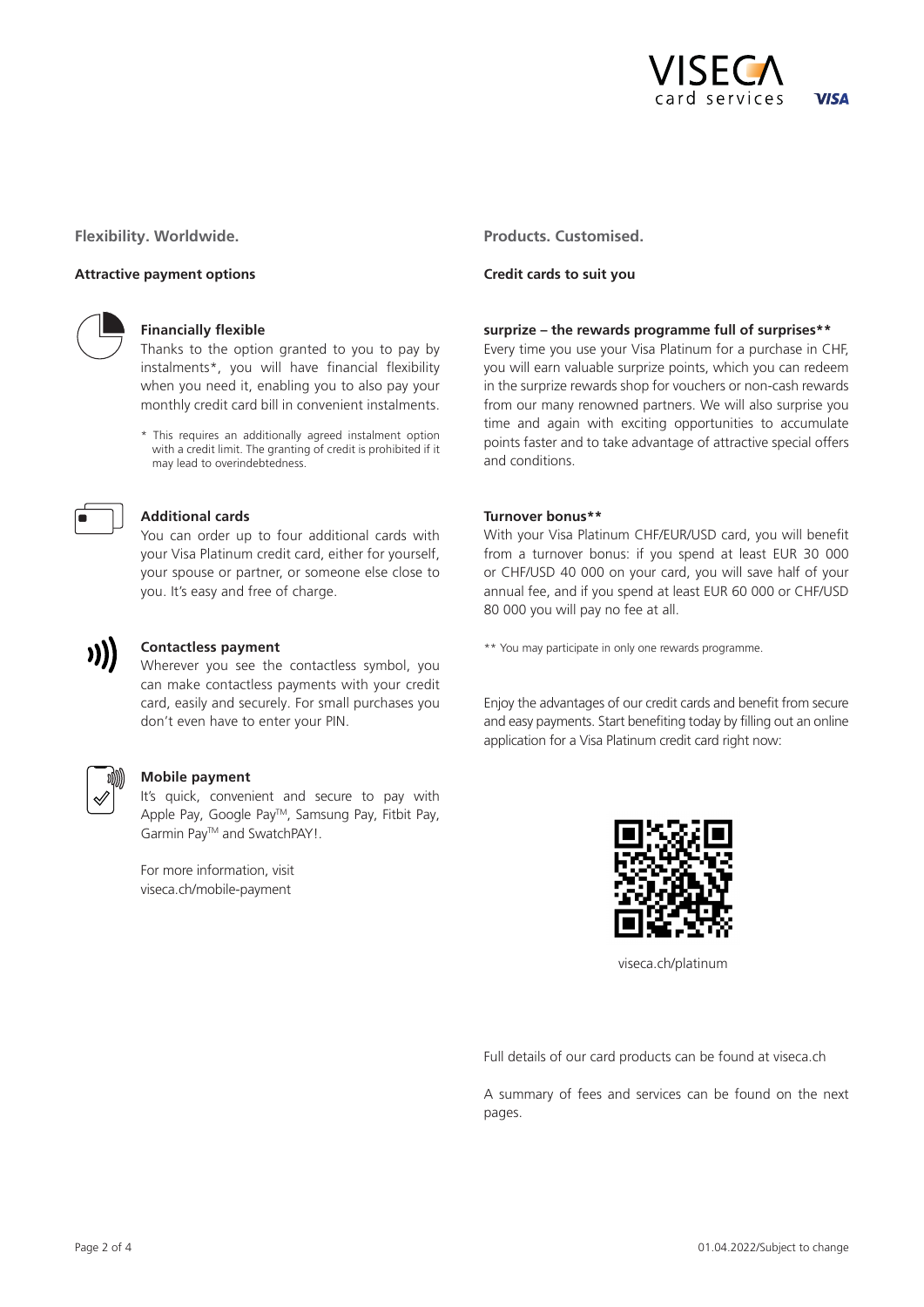

## **Summary of fees and services**

|                                                                                            | <b>Visa Platinum</b>                                                                                                                                                     |
|--------------------------------------------------------------------------------------------|--------------------------------------------------------------------------------------------------------------------------------------------------------------------------|
| Annual fee primary card                                                                    | Visa Platinum in CHF: 550<br>Visa Platinum in EUR: 450<br>Visa Platinum in USD: 450                                                                                      |
| Additional card(s)                                                                         | Four additional cards free of charge (two Visa Platinum and two World Mastercard® Gold)                                                                                  |
| Replacement card worldwide                                                                 | Free of charge, in Switzerland generally within two working days, abroad three to six<br>working days                                                                    |
| Customer service                                                                           | Our staff are available to offer you friendly, competent, reliable assistance: 24/7 every<br>day of the year.                                                            |
| Card blocking fee                                                                          | Free of charge                                                                                                                                                           |
| Credit interest rate/interest rate<br>on arrears (annual interest rate)                    | 12%                                                                                                                                                                      |
| Processing fee in the event of<br>late payment                                             | CHF 20 per bill                                                                                                                                                          |
| Commission for cash withdrawals<br>at ATMs                                                 | 2.5%, min. CHF 5 or EUR/USD 3.50 (Switzerland)<br>2.5%, min. CHF 10 or EUR/USD 7 (abroad)                                                                                |
| Commission for cash withdrawals<br>at bank counters                                        | 4% worldwide, min. CHF 10 or EUR/USD 7                                                                                                                                   |
| Transactions in foreign currency                                                           | Amount at exchange rate $+1.75%$ processing fee                                                                                                                          |
| Transactions in CHF abroad                                                                 | Amount + 1.75% processing fee                                                                                                                                            |
| PIN code/PIN replacement                                                                   | Free of charge                                                                                                                                                           |
| Loss or theft                                                                              | No charge (CHF/EUR/USD 0) for the cardholder if loss/theft is reported immediately and<br>provided that due care was taken (Art. 3 and 4, General Terms and Conditions). |
| Mailing of paper bills                                                                     | Free of charge or via "one" digital service                                                                                                                              |
| Fee for special delivery of bills,<br>card, PIN                                            | Free of charge                                                                                                                                                           |
| Fee for reprinting bills, trans-<br>action summaries, statements of<br>interest paid, etc. | Free of charge                                                                                                                                                           |
| Unjustified complaint about a<br>transaction (chargeback)                                  | Free of charge                                                                                                                                                           |
| Order for copy of receipt (copy of<br>sales slip)                                          | Free of charge                                                                                                                                                           |
| Priority Pass membership*                                                                  | Free membership for the main cardholder and one additional cardholder.<br>The Priority Pass provides unlimited entry to over 1 300 airport lounges.                      |
| Lounge entry for third parties                                                             | CHF 32, EUR 28 or USD 32 per person/entry (charged directly to the Visa Platinum card<br>account)                                                                        |

\* Priority Pass membership must be applied for separately. You will find the corresponding application at viseca.ch/platinum